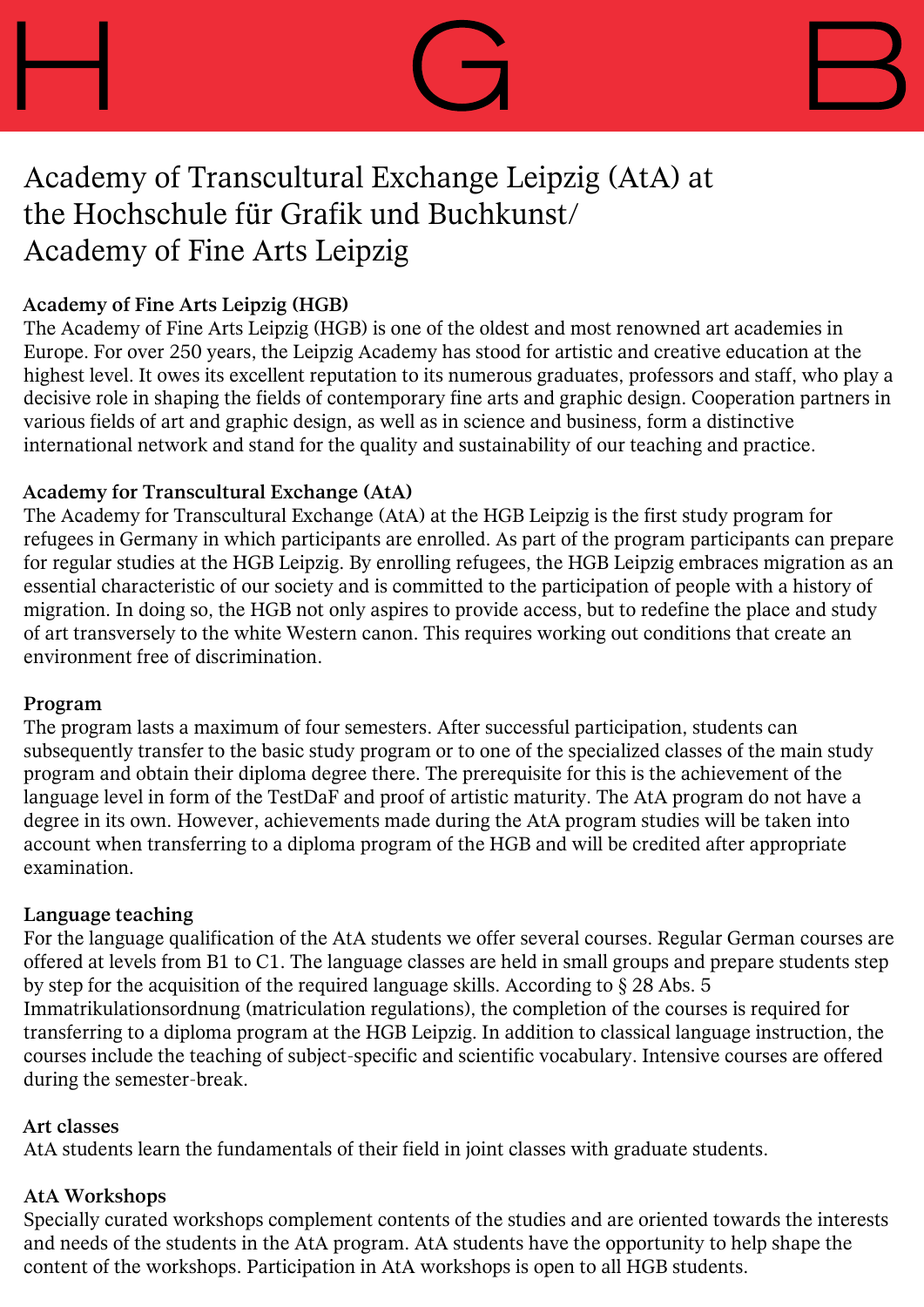





### **Art workshops**

Students learn about the graphic arts and audiovisual workshops in weekly classes.

### **Application for winter term 2022/2023**

Admission to the AtA is possible after passing an aptitude test and presenting a positive residence certificate from the Federal Office for Migration and Refugees (BAMF).

The application period for the winter term 2022/2023 starts on **February 14, 2022 and ends on April 13, 2022**.

The following documents are required for the application:

1. selection of a maximum of 5 study-related or study-direction-related artistic and design work samples

2. letter of motivation with desired field of study (Painting / Graphic Design, Graphic Design / Book Art, Media Art, Photography)

- 3. curriculum vitae in tabular form with details of previous training and artistic activities
- 4. proof of university entrance qualification (e.g. Abitur certificate or equivalent)
- 5. proof of sufficient knowledge of the German language by at least an A2 certificate

6. proof of a positive residence permit issued by the Federal Office for Migration and Refugees (BAMF), if applicable a copy of the travel document, the residence permit

## **Procedure of the application process**

- **-** You send your application documents at the latest by **April 13, 2022** to: ata@hgb-leipzig.de
- **-** The application documents will be checked formally and for artistic suitability
- **-** If the result is positive, you will be invited to participate in the artistic aptitude test on **May 16 – 20, 2022**. In case of a negative result, you will receive a written rejection.
- **-** After passing the artistic aptitude test, participants will receive a written notification of the admission.
- **-** In case of a positive result (admission) you can enroll at the HGB.

## **Applications & Questions to:** ata@hgb-leipzig.de

More information and information about AtA's program in other languages: www.hgb-leipzig.de/lehre/akademiefuertranskulturellenaustausch/

**Contact persons** Prof. Christoph Feist Deputy chair of the AtA-commission feist@hgb-leipzig.de

Subject area study affairs Roswita Harmel  $T + 49(0)3412135 - 144/ - 251$ sg\_studium@hgb-leipzig.de

Social counseling atasupport@hgb-leipzig.de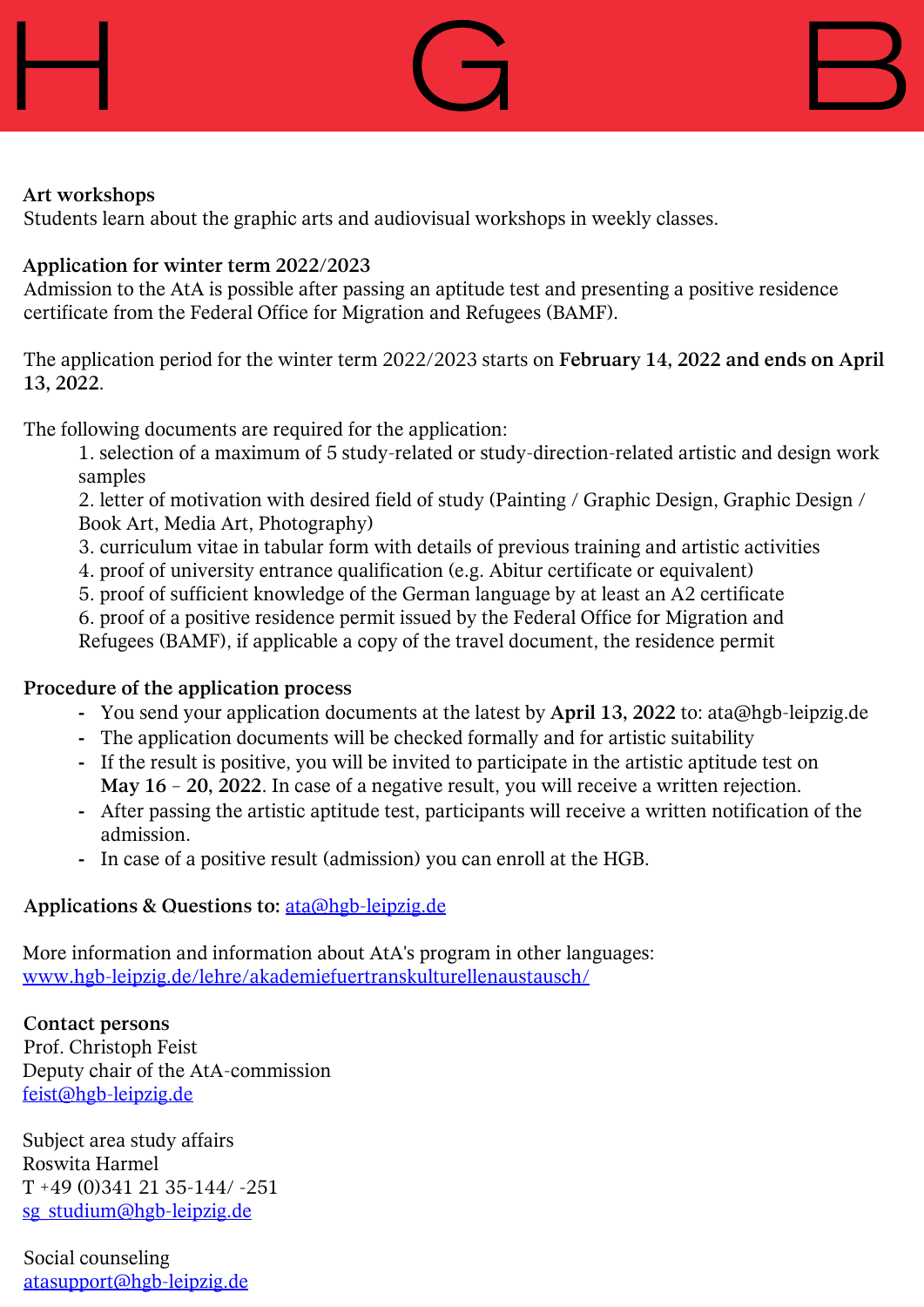

Diploma programs of the HGB

The HGB Leipzig offers four diploma programs:

- Book Design/ Graphic Design
- Photography
- Painting/ Printmaking
- Media Art

The artistic-practical education takes place in class lessons, in the graphic workshops and in the audiovisual laboratory of the HGB. The program is supplemented by theoretical studies focusing on art history, art theory, media studies, cultural studies and philosophy. The diploma program consists of a basic study period (4 semesters) and a main study period (6 semesters) in all departments. The studies are completed with a theoretical diploma thesis and by the presentation of an artistic/graphic work. The university's own gallery, the Institute of Book Art, and cooperations with partner institutions offer opportunities to bring one's own work to the public. In addition, the support office assists students on their way to professional independence through various offers.

# Painting/ Printmaking

The primary goal of study in the Painting/Graphic Design program is to develop students' creative and imaginative potential. In individual and group classes, students continuously explore the traditional and new techniques of painting. Seminars and projects with various theoretical and practical emphases expand the course offerings. The aim is to provide students with thorough prerequisites and competencies to be able to take a meaningful artistic position upon graduation.

# Book Design/ Graphic Design

Graphic design has expanded fundamentally in recent decades. Before the era of desktop publishing, the designer was only one of several actors. Today, many work and decision-making processes are concentrated on the desktop. In addition to mastering graphic means, working practices in design must be constantly redefined. The products at the end of a design process are also in a state of flux: away from the printed artifact to the electronically generated image.

The Book Arts/ Graphic Design program looks back on a rich history in design and cultivates historical positions and methods as a living heritage. Students explore artistic expression and deal with various production processes and reproduction techniques. Graphic design at the HGB sees itself as a comprehensive education that thinks beyond the supposed boundaries of its own subject and offers space for qualified and focused work.

# **Photography**

Photography is the most popular visual medium of our time. It is also an important instrument of artistic discourse, as well as historical and cultural achievements, especially in the 20th century. The teaching